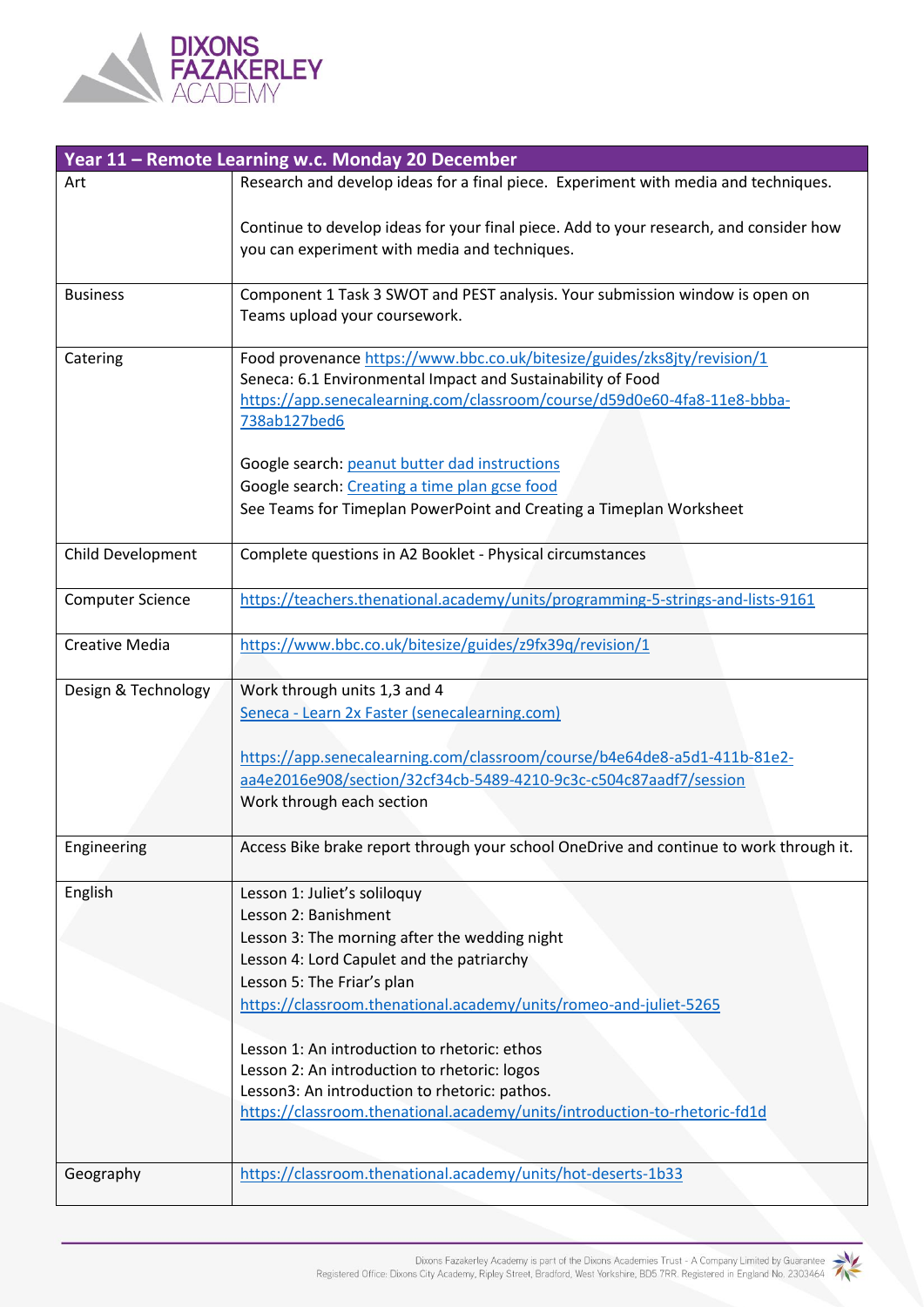

| History    | https://classroom.thenational.academy/units/weimar-and-nazi-germany-1919-1939-<br>6b4e |
|------------|----------------------------------------------------------------------------------------|
|            |                                                                                        |
| Maths      | Foundation: Complete the Hegarty tasks 178, 179, 180, 181, 182                         |
|            | Higher: Complete the Hegarty tasks 594, 595, 596, 597, 598                             |
|            |                                                                                        |
|            | Foundation: Complete the Hegarty tasks 84, 85, 86, 87, 88                              |
|            | Higher: Complete the Hegarty tasks 164, 165, 166,                                      |
|            |                                                                                        |
| <b>MFL</b> | Spanish                                                                                |
|            | https://classroom.thenational.academy/lessons/considering-global-issues-part-<br>1.    |
|            | 23-74r30c                                                                              |
|            | https://classroom.thenational.academy/lessons/considering-global-issues-part-<br>2.    |
|            | 33-cmt64r                                                                              |
|            | https://classroom.thenational.academy/lessons/talking-about-local-actions-part-<br>3.  |
|            | 13-6wrkjd                                                                              |
|            | https://classroom.thenational.academy/lessons/talking-about-local-actions-part-<br>4.  |
|            | 23-64w3jt                                                                              |
|            |                                                                                        |
|            |                                                                                        |
|            | Spanish                                                                                |
|            | https://classroom.thenational.academy/lessons/talking-about-local-actions-part-<br>1.  |
|            | 33-cgu68d                                                                              |
|            | https://classroom.thenational.academy/lessons/talking-about-diet-71gkcc<br>2.          |
|            | https://classroom.thenational.academy/lessons/discussing-healthy-lifestyles-<br>3.     |
|            | part-13-6tgk2e                                                                         |
|            | https://classroom.thenational.academy/lessons/discussing-healthy-lifestyles-<br>4.     |
|            | part-23-cdj3gr                                                                         |
|            |                                                                                        |
|            | French                                                                                 |
|            | https://classroom.thenational.academy/lessons/protecting-the-planet-part-13-<br>1.     |
|            | cmv32r                                                                                 |
|            | 2. https://classroom.thenational.academy/lessons/protecting-the-planet-part-23-        |
|            | 68w32d                                                                                 |
|            | https://classroom.thenational.academy/lessons/protecting-the-planet-part-33-<br>3.     |
|            | 6crp6r                                                                                 |
|            | https://classroom.thenational.academy/lessons/talking-about-volunteering-<br>4.        |
|            | part-13-cmv3jd                                                                         |
|            |                                                                                        |
|            |                                                                                        |
|            | French                                                                                 |
|            | https://classroom.thenational.academy/lessons/talking-about-volunteering-<br>1.        |
|            | part-23-6dj6ad                                                                         |
|            | https://classroom.thenational.academy/lessons/talking-about-volunteering-<br>2.        |
|            | part-33-c4u6ac                                                                         |
|            | https://classroom.thenational.academy/lessons/participating-in-your-<br>3.             |
|            | community-11-68v36d                                                                    |
|            | 4. https://classroom.thenational.academy/lessons/talking-about-big-events-part-        |
|            | 12-cgwk6c                                                                              |
|            |                                                                                        |